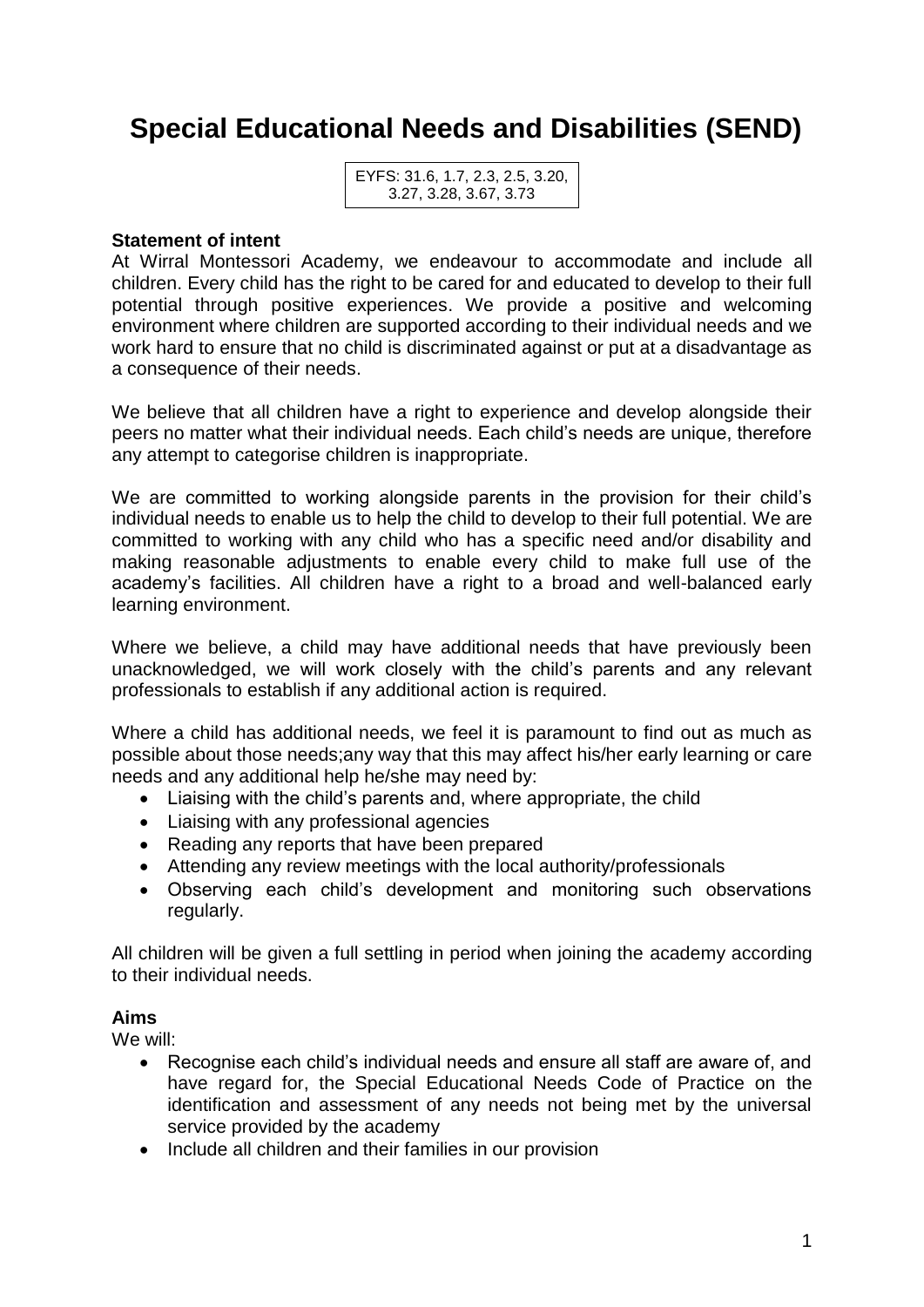- Provide well informed and suitably trained practitioners to help support parents and children with special educational difficulties and/or disabilities
- Develop and maintain a core team of staff who are experienced in the care of children with additional needs and identify a Special Educational Needs and Disabilities Co-ordinator (SENCO) who is experienced in the care and assessment of children with additional needs. Staff will be provided with specific training relating to Special Educational Needs and Disabilities (SEND) and the SEND Code of Practice
- Identify the specific needs of children with special educational needs and/or disabilities and meet those needs through a range of strategies
- Ensure that children who learn quicker, e.g. gifted and talented children are also supported
- Share any statutory and other assessments made by the academy with parents and support parents in seeking any help they or their child may need
- Work in partnership with parents and other agencies in order to meet individual children's needs, including the education, health and care authorities, and seek advice, support and training where required
- Monitor and review our practice and provision and, if necessary, make adjustments, and seek specialist equipment and services if needed
- Ensure that all children are treated as individuals/equals and are encouraged to take part in every aspect of the academy's day according to their individual needs and abilities
- Encourage children to value and respect others
- Challenge inappropriate attitudes and practices
- Promote positive images and role models during play experiences of those with additional needs wherever possible
- Celebrate diversity in all aspects of play and learning.

Our academy Special Education Needs and Disabilities Co-ordinator (SENCO) is Sharon Willoughby.

The role of the SENCO is to take the lead in further assessment of the child's particular strengths and weaknesses; in planning future support for the child in discussion with colleagues; and in monitoring and subsequently reviewing the action taken. The SENCO should also ensure that appropriate records are kept including a record of children's SEN support and those with Education, Health and Care plans. The practitioner usually responsible for the child should remain responsible for working with the child on a daily basis and for planning and delivering an individualised programme. Parents should always be consulted and kept informed of the action taken to help the child, and of the outcome of this action (code of practice 2015).

She/he works closely with all staff to make sure there are systems in place to plan, implement, monitor, review and evaluate the special educational needs practice and policy of the nursery, always making sure plans and records are shared with parents.

## **Methods**

We will:

• Designate a named member of staff to be Special Educational Needs and Disability Co-ordinator (SENCO) and share his/her name with parents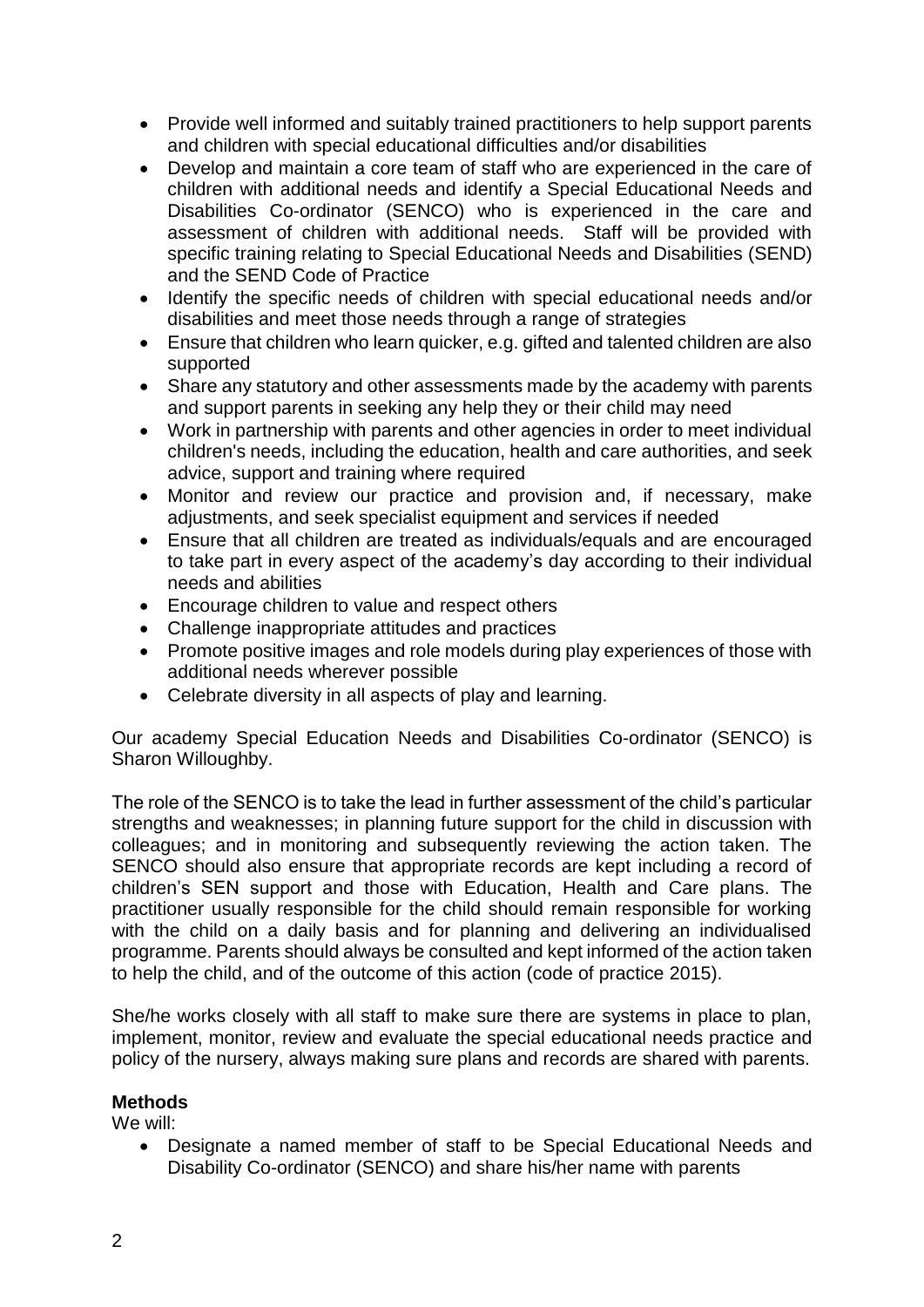- Undertake formal Progress Checks and Assessments of all children in accordance with the SEND Code of Practice January 2015
- Provide a statement showing how we provide for children with special educational needs and/or disabilities and share this with staff, parents and other professionals
- Ensure that the provision for children with special educational needs and/or disabilities is the responsibility of all members of staff in the academy
- Ensure that our inclusive admissions practice includes equality of access and opportunity
- Ensure that our physical environment is as far as possible suitable for children and adults with disabilities
- Work closely with parents to create and maintain a positive partnership which supports their child(ren)
- Ensure that parents are informed at all stages of the assessment, planning, provision and review of their child's care and education
- Provide parents with information on sources of independent advice and support
- Liaise with other professionals involved with children with special educational needs and/or disabilities and their families, including transfer arrangements to other settings and schools. We work closely with the next school or care setting and meet with them to discuss the child's needs to ensure information exchange and continuity of care
- Use the graduated response system (see explanation below) for identifying, assessing and responding to children's special educational needs and disabilities
- Provide a broad and balanced early learning environment for all children with special educational needs and/or disabilities
- Provide differentiated activities to meet all individual needs and abilities
- Use a system of planning, implementing, monitoring, evaluating and reviewing Individual Educational Plans (IEPs) for children with special educational needs and/or disabilities and discuss these with parents
- Review IEPs every 6 weeks and hold review meetings with parents at this time
- Ensure that children with special educational needs and/or disabilities and their parents are consulted at all stages of the graduated response, taking into account their levels of ability
- Use a system for keeping records of the assessment, planning, provision and review for children with special educational needs and/or disabilities
- Provide resources (human and financial) to implement our SEND policy
- Ensure the privacy of children with special educational needs and/or disabilities when intimate care is being provided
- Use the local authorities Assessment Framework (see details below)
- Provide in-service training for practitioners and volunteers
- Raise awareness of any specialism the setting has to offer, e.g. Makaton trained staff
- Ensure the effectiveness of our SEN/disability provision by collecting information from a range of sources e.g. IEP reviews, staff and management meetings, parental and external agencies' views, inspections and complaints. This information is collated, evaluated and reviewed annually
- Provide a complaints procedure and make available to all parents in a format that meets their needs e.g. Braille, audio, large print, additional languages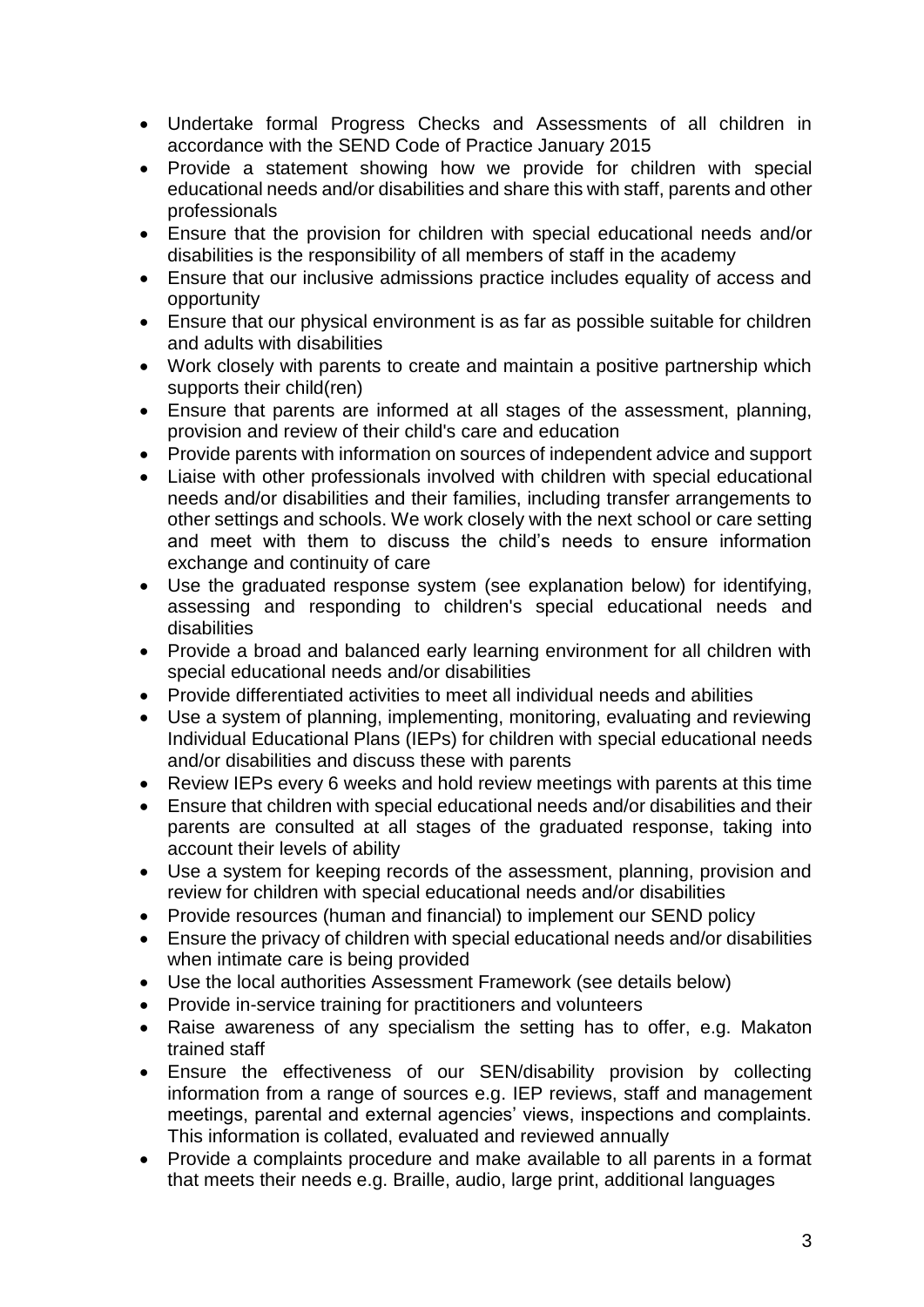• Monitor and review our policy annually.

### **Effective assessment of the need for early help**

Local agencies should work together to put processes in place for the effective assessment of the needs of individual children who may benefit from early help services.

Children and families may need support from a wide range of local agencies.

Where a child and family would benefit from coordinated support from more than one agency (e.g. education, health, housing, police) there should be an inter-agency assessment. These early help assessments, such as the Common Assessment Framework, should identify what help the child and family require to prevent needs escalating to a point where intervention would be needed via a statutory assessment under the Children Act 1989.

The early help assessment should be undertaken by a lead professional who should provide support to the child and family, act as an advocate on their behalf and coordinate the delivery of support services. The lead professional role could be undertaken by a General Practitioner (GP), family support worker, teacher, health visitor and/or special educational needs coordinator. Decisions about who should be the lead professional should be taken on a case by case basis and should be informed by the child and their family.

For an early help assessment to be effective:

- the assessment should be undertaken with the agreement of the child and their parents or carers. It should involve the child and family as well as all the professionals who are working with them;
- a teacher, GP, health visitor, early vears' worker or other professional should be able to discuss concerns they may have about a child and family with a social worker in the local authority. Local authority children's social care should set out the process for how this will happen; and
- if parents and/or the child do not consent to an early help assessment, then the lead professional should make a judgement as to whether, without help, the needs of the child will escalate. If so, a referral into local authority children's social care may be necessary.

If at any time it is considered that the child may be a child in need as defined in the Children Act 1989, or that the child has suffered significant harm or is likely to do so, a referral should be made immediately to local authority children's social care. This referral can be made by any professional.

*Working together to safeguard children 2015*

#### **Special Educational Needs and Disability code of practice**

The academy has regard to the statutory guidance set out in the Special Educational Needs and Disability code of practice (DFE 2015) to identify, assess and make provision for children's special educational needs.

The academy will undertake a Progress Check of all children at age two in accordance with the Code of Practice. The early year's provider will also undertake an assessment